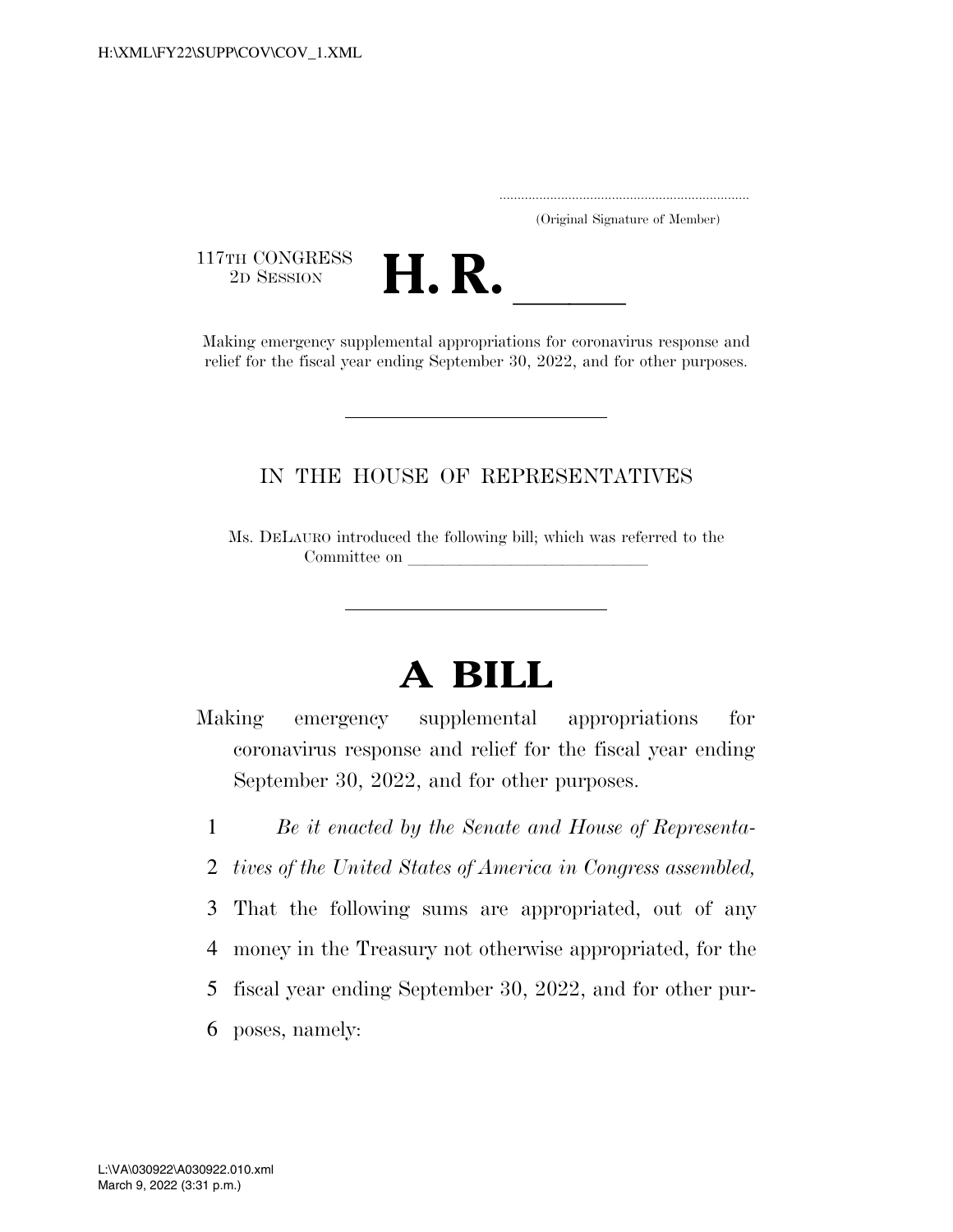| $\mathbf{1}$   | <b>TITLE I</b>                                                   |
|----------------|------------------------------------------------------------------|
| $\overline{2}$ | DEPARTMENT OF HEALTH AND HUMAN                                   |
| 3              | <b>SERVICES</b>                                                  |
| $\overline{4}$ | <b>OFFICE OF THE SECRETARY</b>                                   |
| 5              | PUBLIC HEALTH AND SOCIAL SERVICES EMERGENCY                      |
| 6              | <b>FUND</b>                                                      |
| 7              | (INCLUDING TRANSFER OF FUNDS)                                    |
| 8              | For an additional amount for "Public Health and So-              |
| 9              | cial Services Emergency Fund", $$10,600,000,000$ , to re-        |
| 10             | main available until September 30, 2025, to prevent, pre-        |
| 11             | pare for, and respond to coronavirus, including for nec-         |
| 12             | essary expenses with respect to the research and develop-        |
| 13             | ment, manufacturing, production, purchase, and distribu-         |
| 14             | tion of vaccines, therapeutics, diagnostics, and medical         |
| 15             | products, services, and supplies: <i>Provided</i> , That of the  |
| 16             | amount provided under this heading in this Act, up to            |
| 17             | $$9,850,000,000$ shall be available to the Biomedical Ad-        |
| 18             | vanced Research and Development Authority for necessary          |
| 19             | expenses of advanced research and development, manufac-          |
| 20             | turing, production, and purchase, at the discretion of the       |
| 21             | Secretary of Health and Human Services, of vaccines,             |
| 22             | therapeutics, diagnostics, and supplies necessary for the        |
| 23             | administration of such vaccines, therapeutics,<br>and            |
| 24             | diagnostics: <i>Provided further</i> , That from the amount made |
| 25             | available in<br>the preceding proviso, not less<br>than          |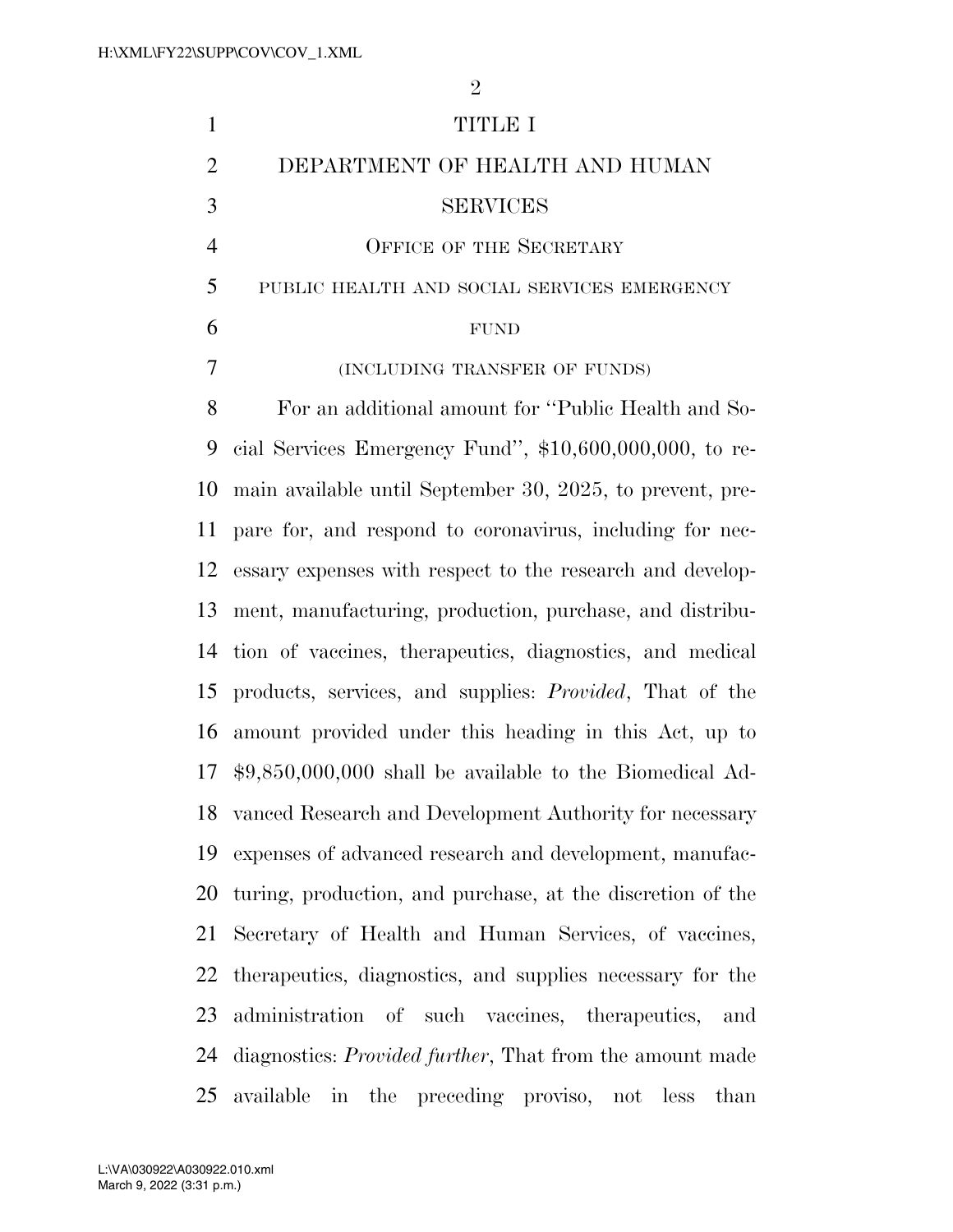\$5,000,000,000 shall be available for necessary expenses to research, develop, manufacture, produce, purchase, and administer therapeutics: *Provided further*, That from the amount made available under this heading in this Act, not less than \$750,000,000 shall be available for research and clinical trials related to research on, clinical trials for, and development and procurement of, vaccines for emerging coronavirus variants, and to support the sustainment and expansion of vaccine manufacturing capacity, including fill-finish capacity: *Provided further*, That products, sup- plies, and equipment purchased with amounts provided under this heading in this Act may, at the discretion of the Secretary of Health and Human Services, be deposited in the Strategic National Stockpile under section 319F– 2(a) of the Public Health Service Act: *Provided further*, That amounts provided under this heading in this Act may be used for the construction, alteration, or renovation of non-federally owned U.S.-based facilities for the produc- tion of vaccines, therapeutics, diagnostics, and ancillary medical supplies where the Secretary determines that such a contract is necessary to secure sufficient amounts of such supplies: *Provided further*, That amounts provided under this heading in this Act may be transferred to, and merged with, the fund authorized by section 319F–4, the Covered Countermeasure Process Fund, of the Public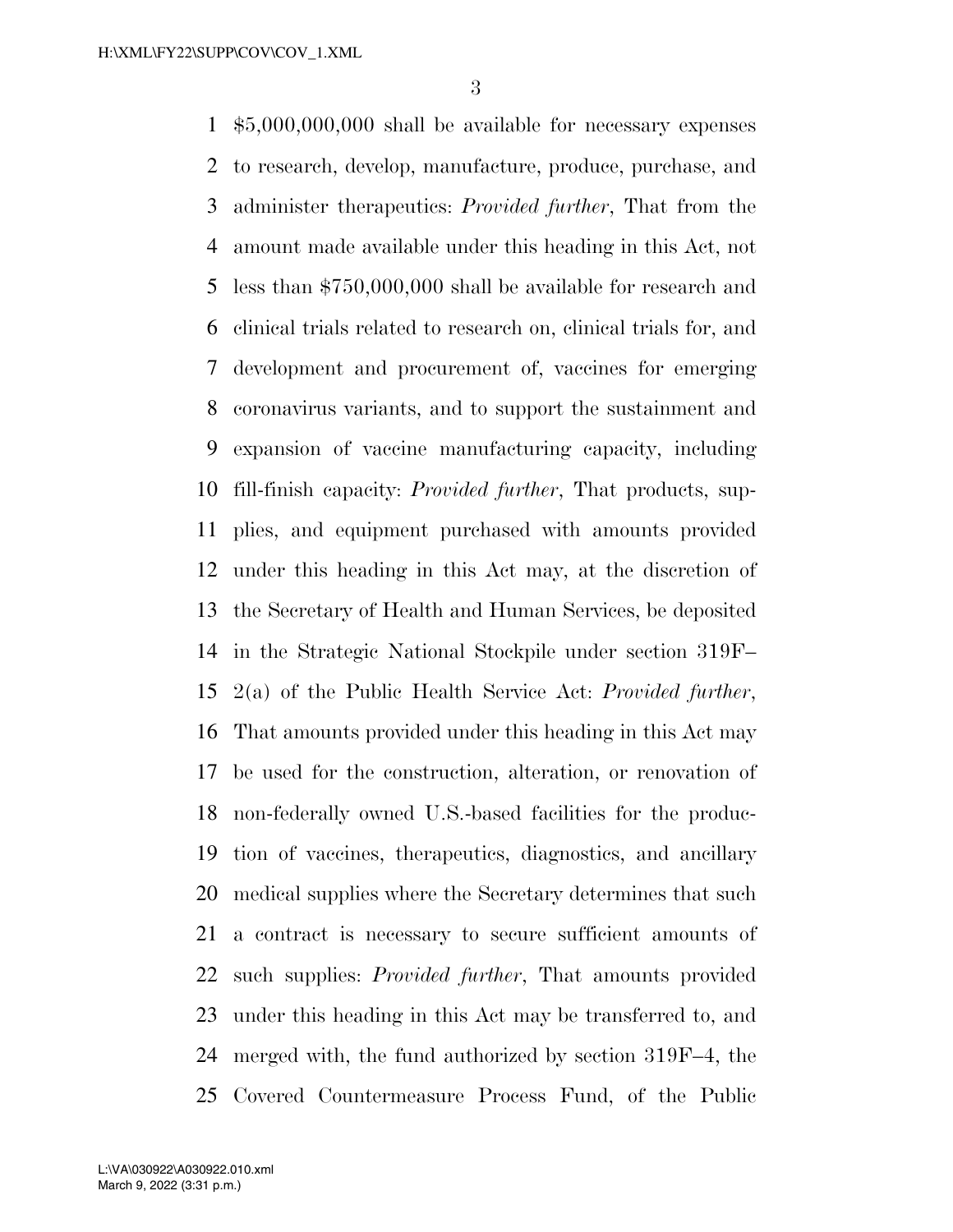Health Service Act: *Provided further*, That the transfer authority provided under this heading in this Act is in ad- dition to any other transfer authority provided by law: *Provided further*, That the Secretary shall notify the Com- mittees on Appropriations of the House of Representatives and the Senate at least 2 days in advance of any obligation in excess of \$50,000,000, including but not limited to con- tracts and interagency agreements, from amounts pro- vided under this heading in this Act: *Provided further*, That the Secretary shall provide a report to the Commit- tees on Appropriations of the House of Representatives and the Senate not later than 30 days after the date of enactment of this Act, and every 30 days thereafter until all amounts provided under this heading in this Act have been expended, detailing obligations of such amounts in excess of \$20,000,000, with annotation of which Depart- ment or agency, and component thereof is managing the contract; the current inventory of COVID–19 vaccines, therapeutics, and diagnostics; and the distribution of COVID–19 vaccines, therapeutics, and diagnostics during the previous month, reported by State and other jurisdic-tion.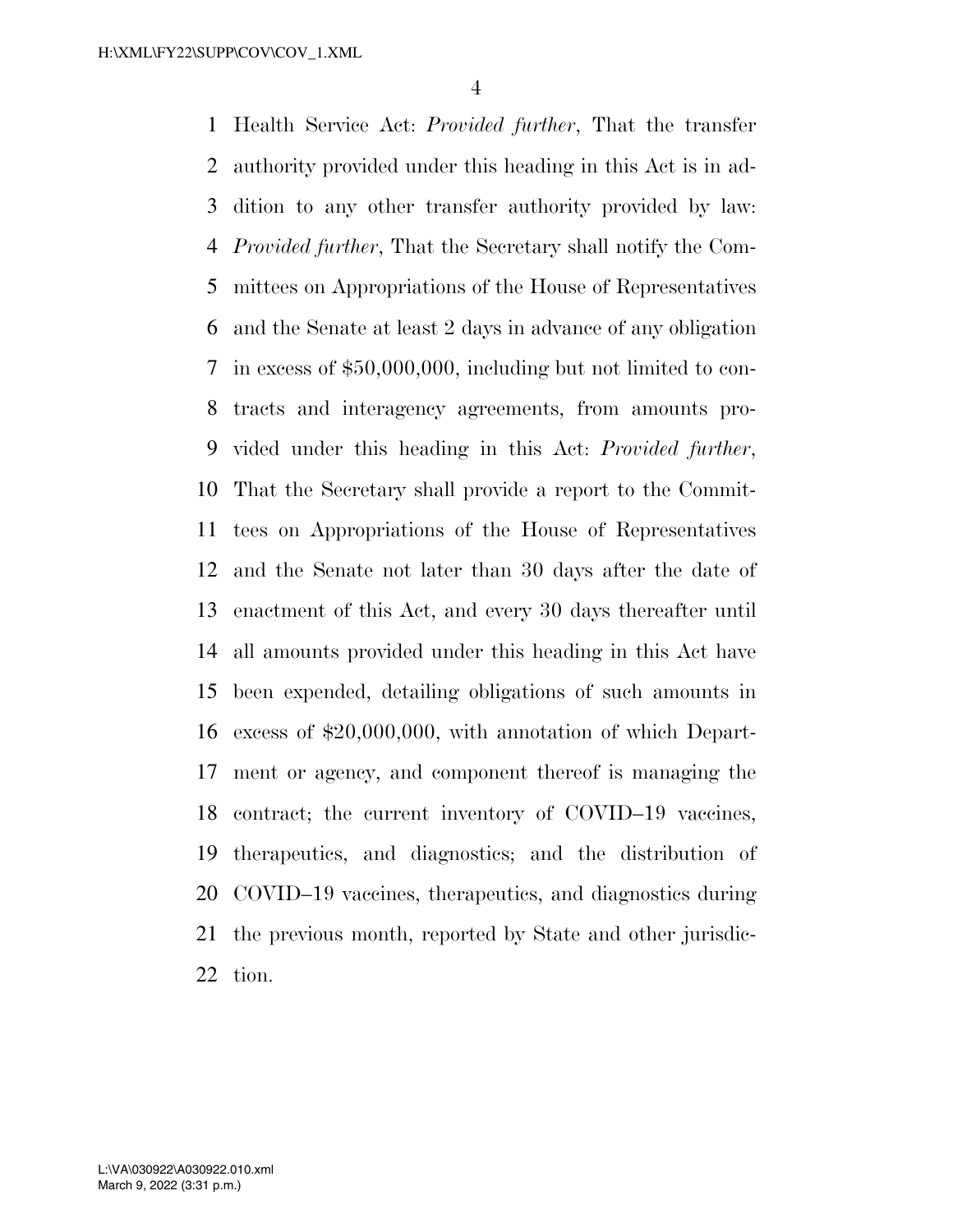# GENERAL PROVISIONS—THIS TITLE (INCLUDING TRANSFER OF FUNDS)

 SEC. 1101. Funds appropriated by this title under the heading ''Public Health and Social Services Emer- gency Fund'' may be transferred to, and merged with, other appropriation accounts under the heading ''National Institutes of Health'' to prevent, prepare for, and respond to coronavirus: *Provided*, That the Committees on Appro- priations of the House of Representatives and the Senate shall be notified 10 days in advance of any such transfer: *Provided further*, That the transfer authority provided by this section is in addition to any other transfer authority provided by law: *Provided further*, That, upon a deter- mination that all or part of the funds transferred from an appropriation by this Act are not necessary, such amounts may be transferred back to that appropriation: *Provided further*, That none of the funds made available by this Act may be transferred pursuant to the authority in section 205 of the Departments of Labor, Health and Human Services, and Education, and Related Agencies Appropriations Act, 2022 or section 241(a) of the Public Health Service Act.

 SEC. 1102. Not later than 30 days after the date of enactment of this Act, the Secretary of Health and Human Services shall provide a detailed spend plan of an-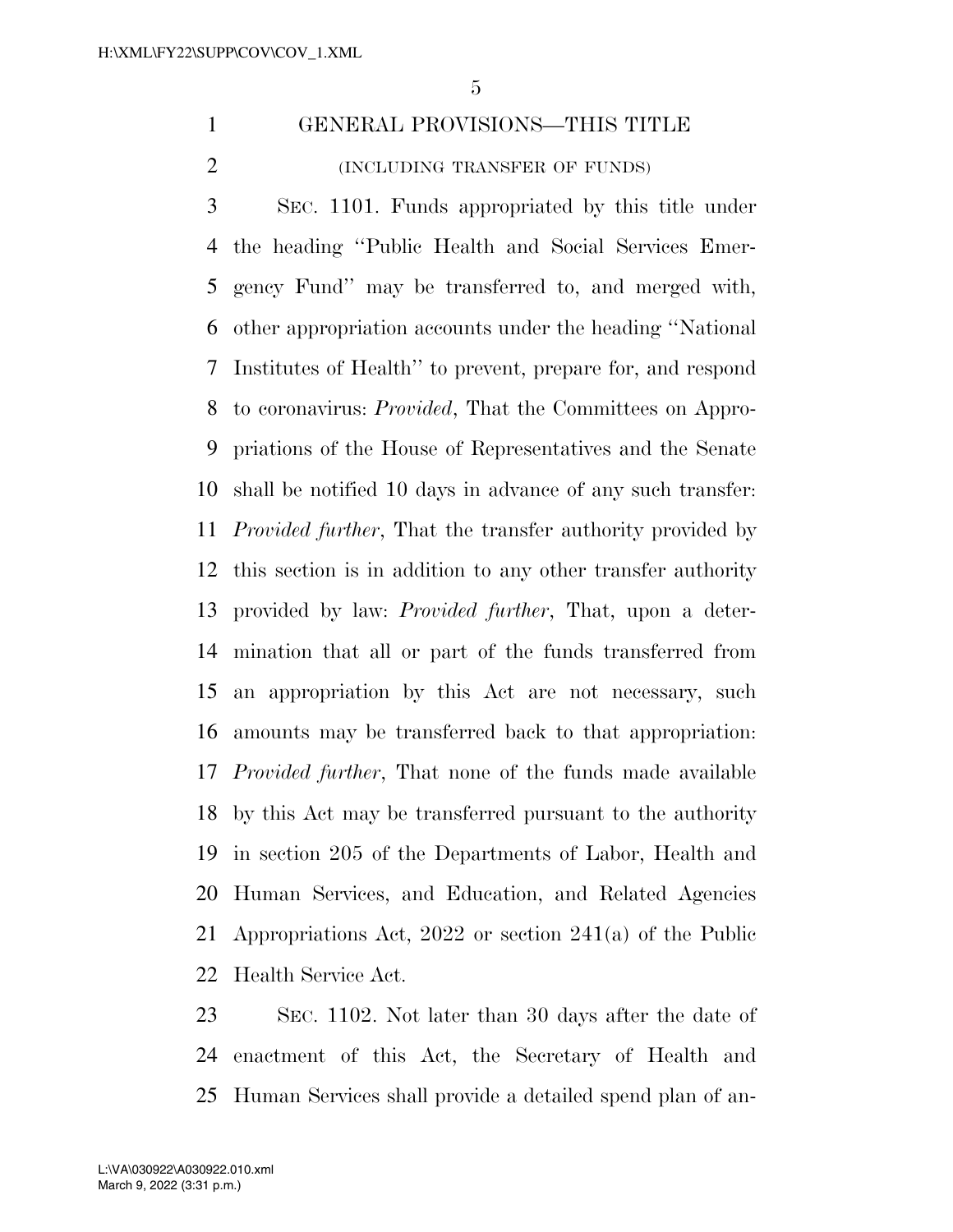ticipated uses of funds made available in this title, includ- ing estimated personnel and administrative costs, to the Committees on Appropriations of the House of Represent- atives and the Senate: *Provided*, That such plans shall be updated and submitted to such Committees every 60 days until all funds are expended: *Provided further*, That the spend plans shall be accompanied by a listing of each con- tract obligation incurred that exceeds \$5,000,000 which has not previously been reported, including the amount of each such obligation: *Provided further*, That the Commit- tees on Appropriations of the House of Representatives and the Senate shall be briefed on obligations quarterly until all funds are expended.

 SEC. 1103. Not later than 60 days after the date of enactment of this Act, the Secretary of Health and Human Services shall provide biweekly obligation reports, including anticipated use of funds made available in this title, to the Committees on Appropriations of the House of Representatives and the Senate: *Provided*, That such reports shall be updated and submitted biweekly to the Committees until all funds are expended.

 SEC. 1104. Not later than 30 days after the date of enactment of this Act, the Secretary of Health and Human Services shall provide monthly reports on obliga-tions made with these supplemental funds related to: (1)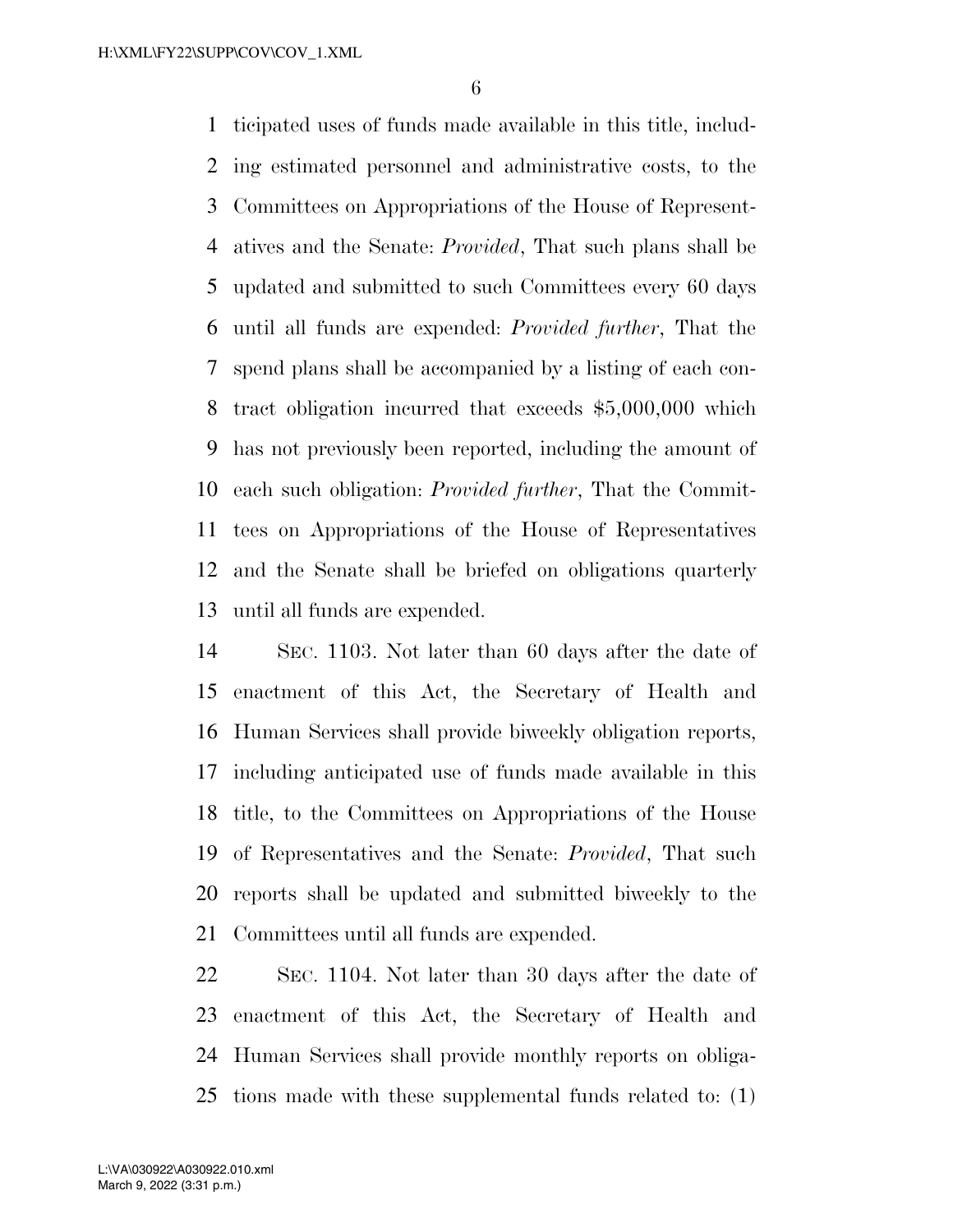research; (2) advanced development; (3) procurement; or (4) administration activities to the Committees on Appro- priations of the House of Representatives and the Senate and the Committee on Energy and Commerce of the House of Representatives and Committee on Health, Edu- cation, Labor, and Pensions of the Senate: *Provide*d, That such report shall include for procurement contracts: (1) recipient; (2) total number of units purchased; (3) delivery dates; (4) any options on such contracts; and (5) location of manufactured product: *Provided further*, That such re- port shall include projections of the supply of and domestic need for vaccines, therapeutics, tests, and ancillary med- ical supplies over the next 90 days to prepare for and re- spond to coronavirus, to the extent such information is available: *Provided further*, That such reports shall be up- dated and submitted monthly to the Committees until all funds are expended. TITLE II DEPARTMENT OF STATE AND RELATED AGENCY 21 DEPARTMENT OF STATE **ADMINISTRATION OF FOREIGN AFFAIRS** 23 DIPLOMATIC PROGRAMS

 For an additional amount for ''Diplomatic Pro-grams'', \$15,000,000, to remain available until September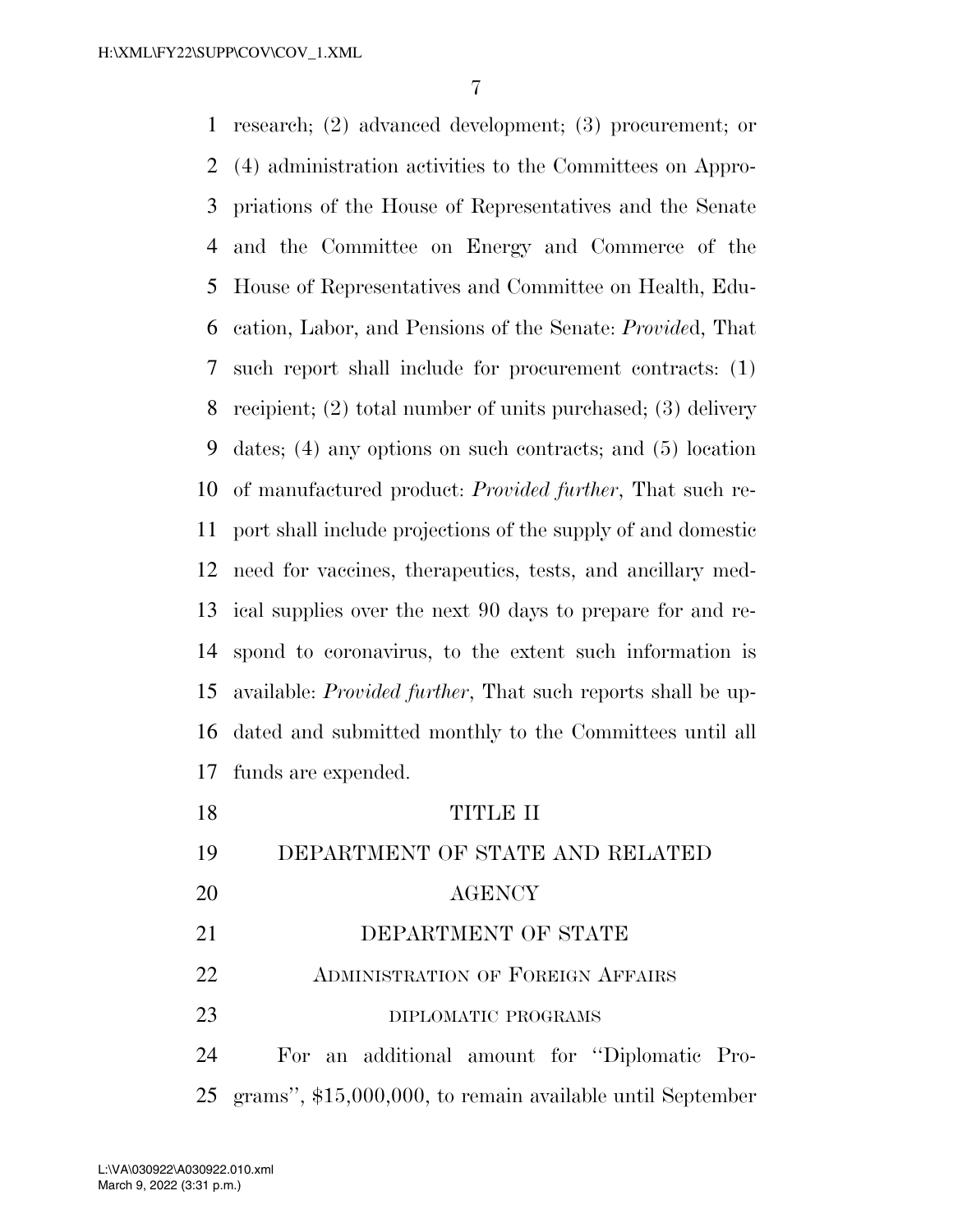30, 2024, to prevent, prepare for, and respond to coronavirus.

# UNITED STATES AGENCY FOR INTERNATIONAL DEVELOPMENT FUNDS APPROPRIATED TO THE PRESIDENT OPERATING EXPENSES For an additional amount for ''Operating Expenses'', \$35,000,000, to remain available until September 30, 2024, to prevent, prepare for, and respond to coronavirus. BILATERAL ECONOMIC ASSISTANCE FUNDS APPROPRIATED TO THE PRESIDENT GLOBAL HEALTH PROGRAMS For an additional amount for ''Global Health Pro- grams'', \$4,450,000,000, to remain available until ex- pended, to prevent, prepare for, and respond to coronavirus: *Provided*, That funds may be made available as contributions, including to the Global Fund to Fight AIDS, Tuberculosis, and Malaria, and to Gavi, the Vac- cine Alliance: *Provided further*, That any contribution to the Global Fund to Fight AIDS, Tuberculosis and Malaria made pursuant to the preceding proviso shall be made 22 available notwithstanding section  $202(d)(4)(A)(i)$  of the United States Leadership Against HIV/AIDS, Tuber- culosis, and Malaria Act of 2003 (22 U.S.C. 25  $7622(d)(4)(A)(i)$ , and such contribution shall not be con-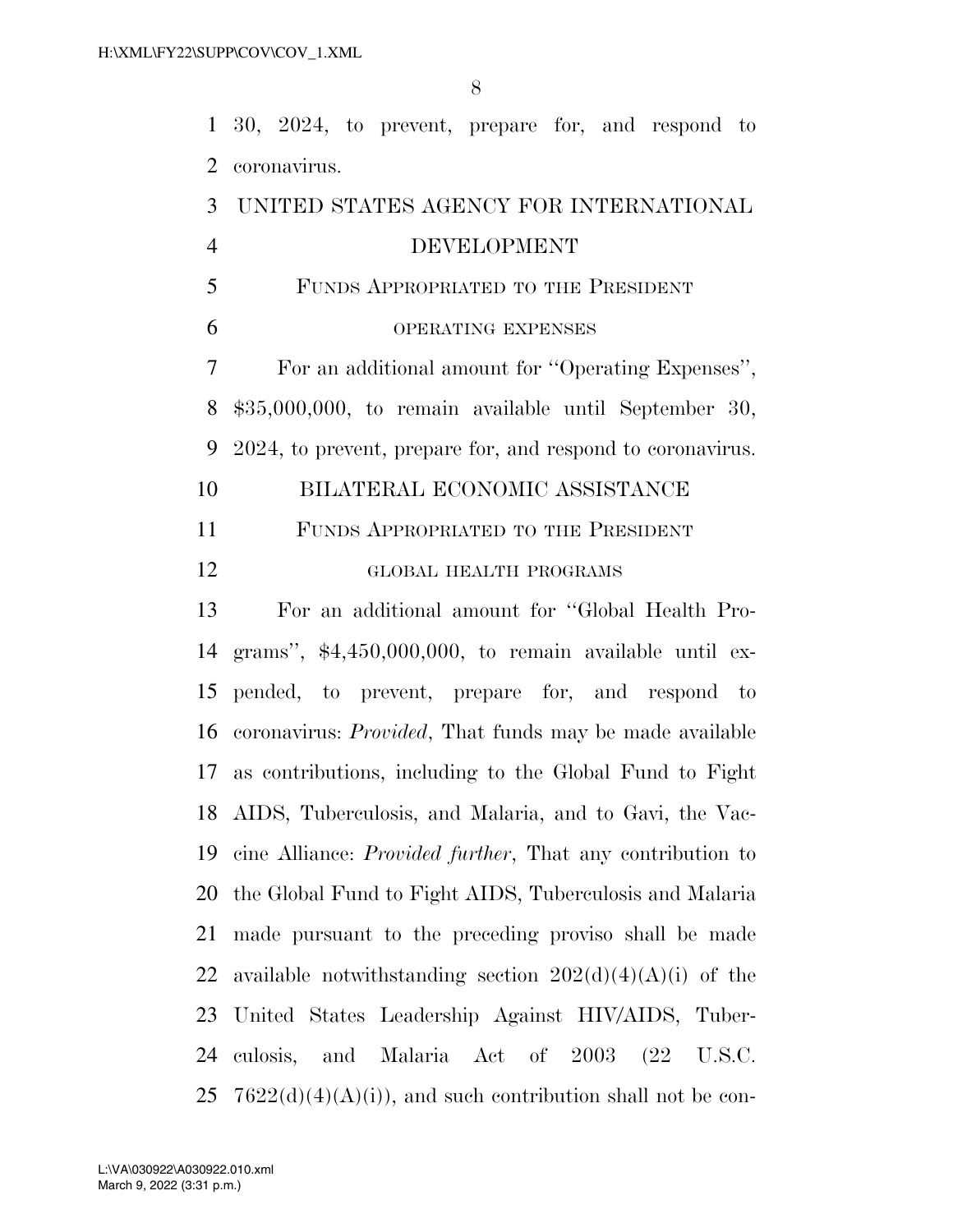sidered a contribution for the purpose of applying such 2 section  $202(d)(4)(A)(i)$ .

- INTERNATIONAL DISASTER ASSISTANCE
- For an additional amount for ''International Disaster Assistance'', \$425,000,000, to remain available until ex- pended, to prevent, prepare for, and respond to coronavirus, and for humanitarian needs.
- 8 DEPARTMENT OF STATE
- MIGRATION AND REFUGEE ASSISTANCE

 For an additional amount for ''Migration and Ref- ugee Assistance'', \$75,000,000, to remain available until expended, to prevent, prepare for, and respond to coronavirus, and for humanitarian needs.

- GENERAL PROVISIONS—THIS TITLE
- 

### (INCLUDING TRANSFERS OF FUNDS)

 SEC. 1201. The reporting requirement provided by section 406(b) of the Coronavirus Preparedness and Re- sponse Supplemental Appropriations Act, 2020 (division A of Public Law 116–123) shall apply to funds appro- priated by this title, except that such section 406(b) shall be applied to such funds by substituting ''September 30, 2023'' for ''September 30, 2022''.

 SEC. 1202. (a) Funds appropriated by this title under the headings ''Global Health Programs'', ''International Disaster Assistance'', and ''Migration and Refugee Assist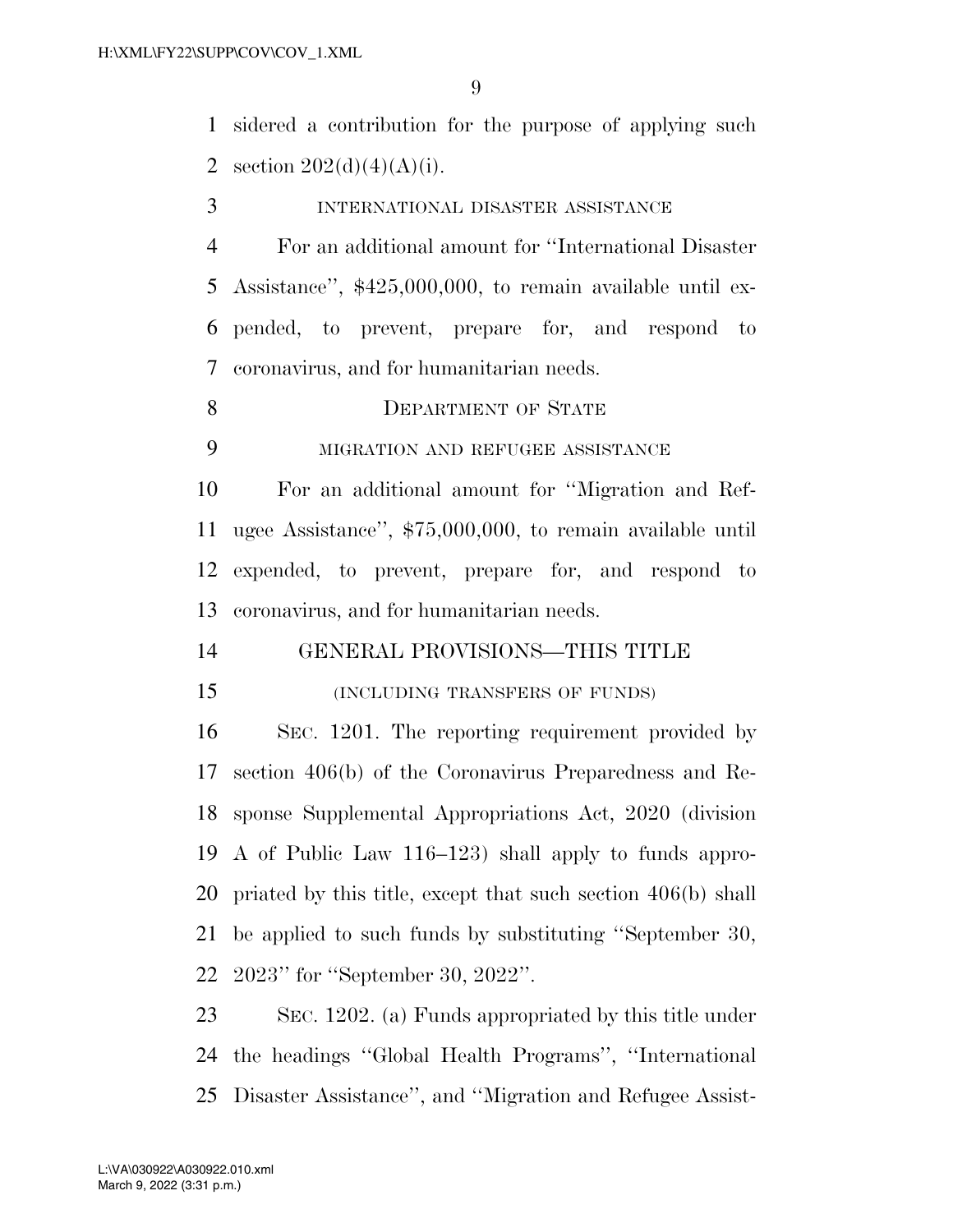ance'' may be transferred to, and merged with, funds ap- propriated by this title under such headings to prevent, prepare for, and respond to coronavirus, and for humani-tarian needs.

 (b) The authorities and limitations provided by sec-6 tions  $402(d)$ ,  $402(e)$ , and  $402(f)$  of the Coronavirus Pre- paredness and Response Supplemental Appropriations Act, 2020 (division A of Public Law 116–123) shall apply to the funds appropriated and authorities provided by this title.

#### TITLE III

### GENERAL PROVISIONS—THIS ACT

 SEC. 1301. Each amount appropriated or made avail- able by this Act is in addition to amounts otherwise appro-priated for the fiscal year involved.

 SEC. 1302. No part of any appropriation contained in this Act shall remain available for obligation beyond the current fiscal year unless expressly so provided herein. SEC. 1303. Unless otherwise provided for by this Act, the additional amounts appropriated by this Act to appro- priations accounts shall be available under the authorities and conditions applicable to such appropriations accounts

for fiscal year 2022.

 SEC. 1304. Each amount provided by this Act is des-ignated by the Congress as being for an emergency re-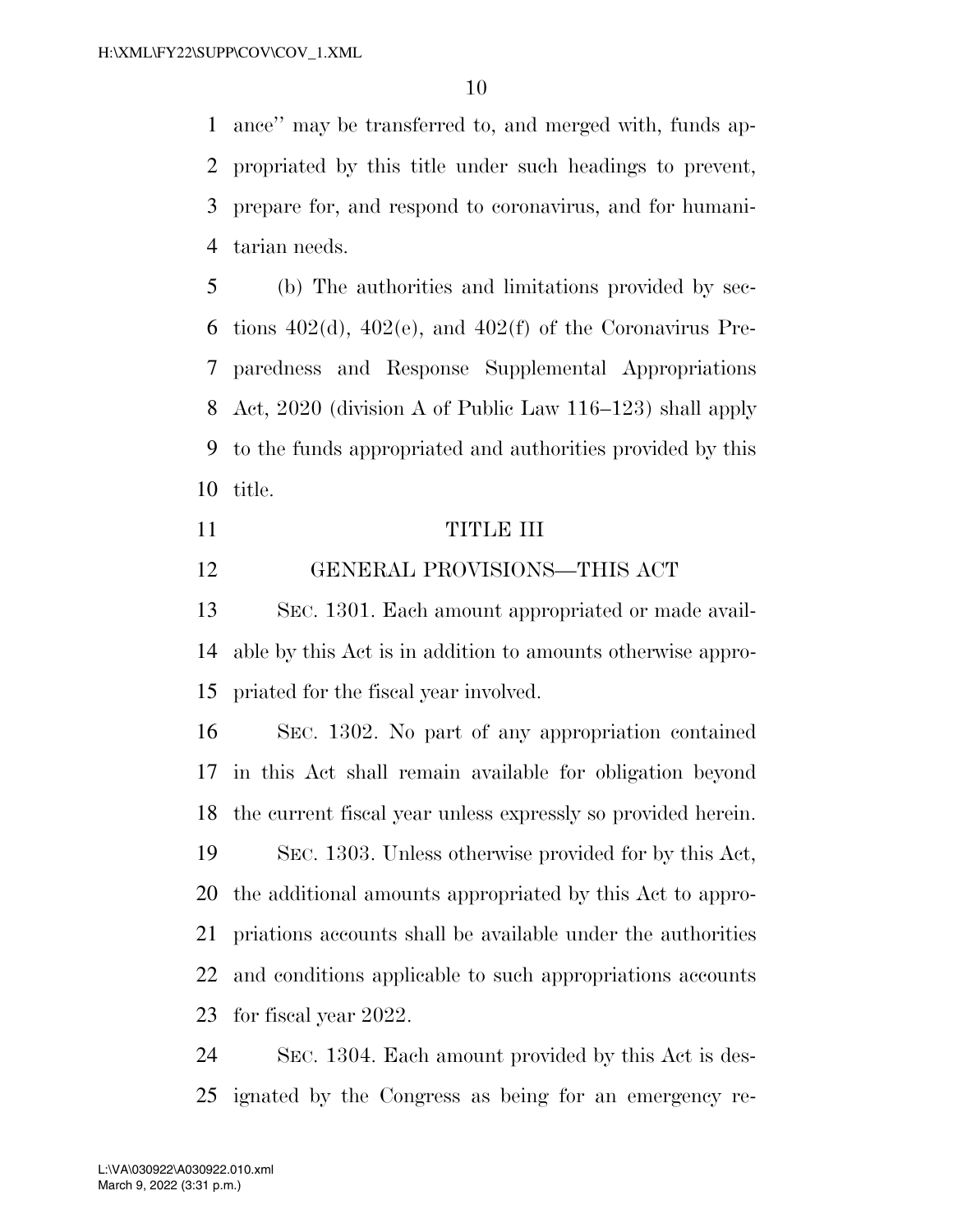1 quirement pursuant to section  $4001(a)(1)$  and section 4001(b) of S. Con. Res. 14 (117th Congress), the concur-rent resolution on the budget for fiscal year 2022.

 SEC. 1305. In this Act, the term ''coronavirus'' means SARS–CoV–2 or another coronavirus with pan-demic potential.

 SEC. 1306. (a) Of the unobligated balances from amounts made available to the Department of Agriculture in section 1001(a) of subtitle A of title I of the American Rescue Plan Act of 2021 (Public Law 117–2), \$1,000,000,000 are hereby permanently rescinded.

 (b) Of the unobligated balances from amounts made available under the heading ''Small Business Administra- tion—Business Loans Program Account, CARES Act'' in 15 section  $323(d)(1)(A)$  of division N of the Consolidated Ap- propriations Act, 2021 (Public Law 116–260) for the cost of guaranteed loans as authorized under paragraphs (36) and (37) of section 7(a) of the Small Business Act (15 U.S.C. 636(a)), \$2,950,000,000 are hereby permanently rescinded.

 (c) Of the unexpended balances remaining from amounts made available under the heading ''Small Busi- ness Administration—Business Loans Program Account, CARES Act'' in section 1107(a)(1) of the Coronavirus Aid, Relief, and Economic Security Act (Public Law 116–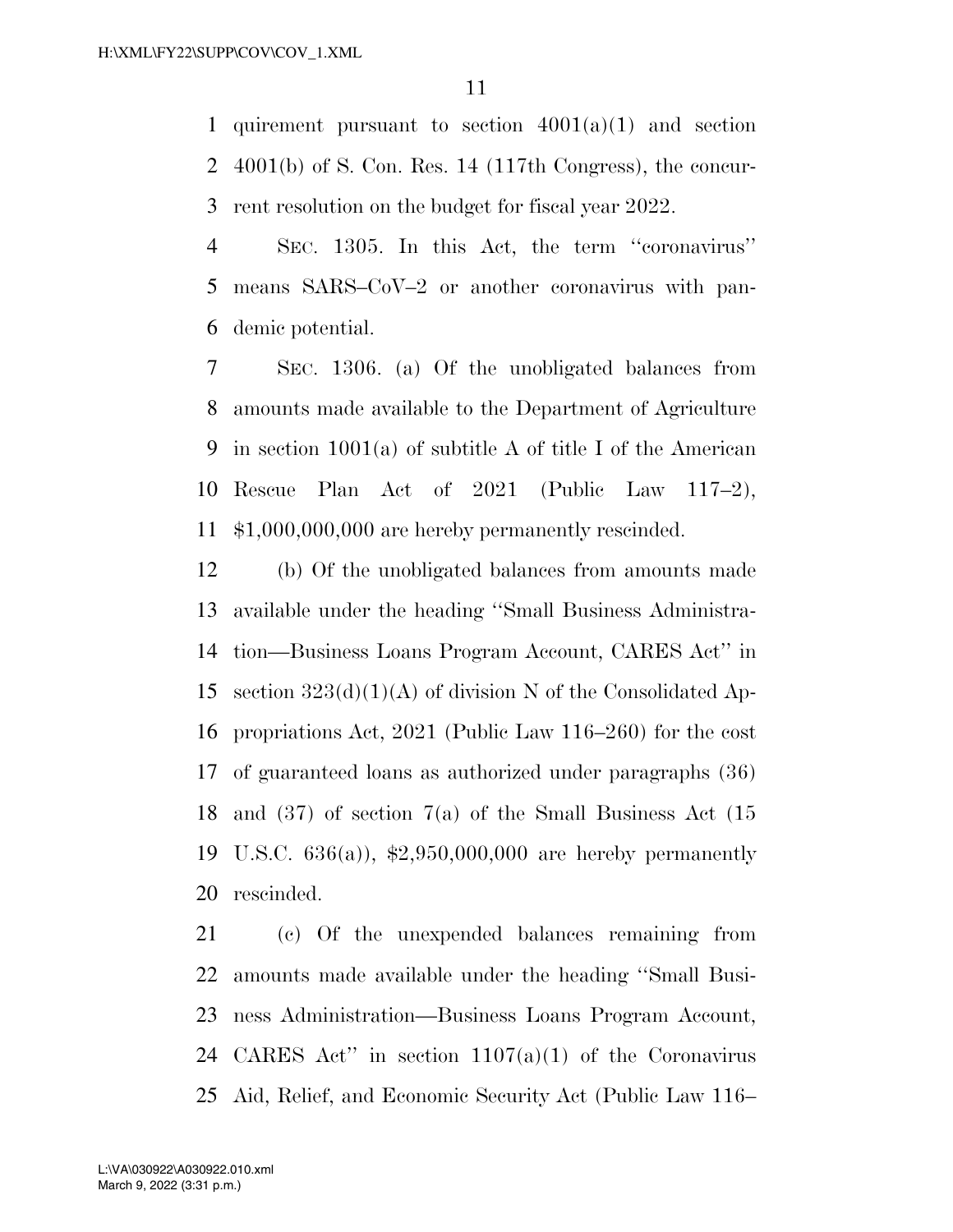1 136), as amended by section  $101(a)(2)$  of division A of the Paycheck Protection Program and Health Care En- hancement Act (Public Law 116–139), \$1,904,000,000 shall be returned to the Treasury.

 (d) Of the unobligated balances from amounts made available to the Department of Education in section 2003 of title II of the American Rescue Plan Act of 2021 (Pub- lic Law 117–2) and allocated to institutions of higher edu- cation as defined in section 102(b) of the Higher Edu- cation Act of 1965, \$100,000,000 are hereby permanently rescinded.

 (e) Of the unobligated balances from amounts made available to the Department of Transportation in section 7202(a) of title VII of the American Rescue Plan Act of 2021 (Public Law 117–2), \$2,000,000,000 are hereby permanently rescinded.

 (f) Of the unobligated balances from amounts made available to the Secretary of the Treasury (referred to in this subsection as ''Secretary'') for administrative ex- penses pursuant to section 4003(f) of the Coronavirus Aid, Relief, and Economic Security Act (Public Law 116–136), up to \$55,000,000 shall be available to the Secretary for any administrative expenses of the Department of the Treasury determined by the Secretary to be necessary to implement section 501 of division N of the Consolidated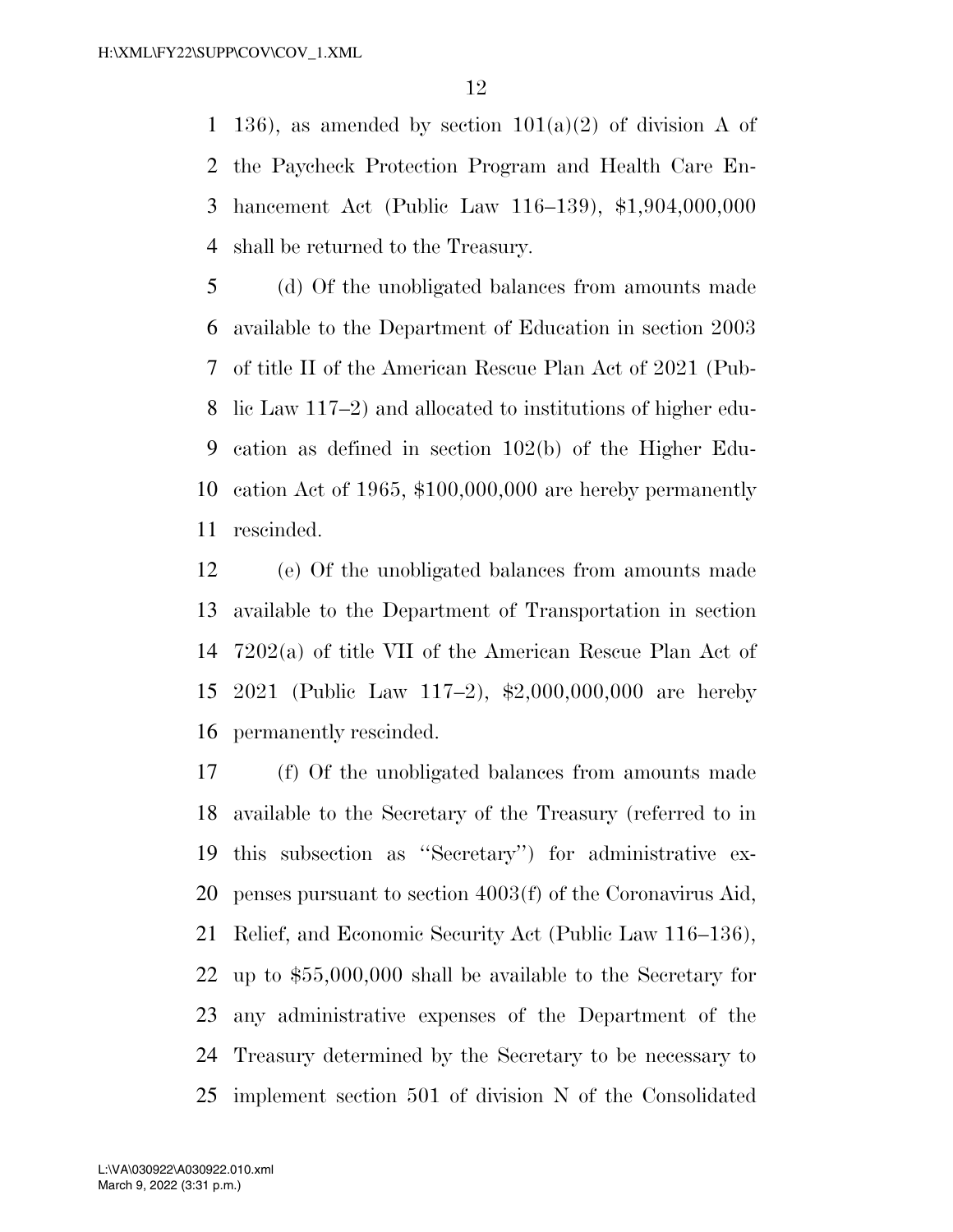Appropriations Act, 2021 (Public Law 116–260), section 3201 of the American Rescue Plan Act of 2021 (Public Law 117–2), or title VI of the Social Security Act (42 U.S.C. 801 et seq.), in addition to amounts otherwise available for such purposes.

 (g)(1) STATUTORY PAYGO SCORECARDS.—The budgetary effects of this section shall not be entered on either PAYGO scorecard maintained pursuant to section 4(d) of the Statutory Pay-As-You-Go Act of 2010.

 (2) SENATE PAYGO SCORECARDS.—The budgetary effects of this section shall not be entered on any PAYGO scorecard maintained for purposes of section 4106 of H. Con. Res. 71 (115th Congress).

 (3) CLASSIFICATION OF BUDGETARY EFFECTS.— Notwithstanding Rule 3 of the Budget Scorekeeping Guidelines set forth in the joint explanatory statement of the committee of conference accompanying Conference Re-18 port  $105-217$  and section  $250(e)(8)$  of the Balanced Budget and Emergency Deficit Control Act of 1985, the budgetary effects of this section shall not be estimated—

 (A) for purposes of section 251 of such Act; (B) for purposes of an allocation to the Com- mittee on Appropriations pursuant to section 302(a) of the Congressional Budget Act of 1974; and